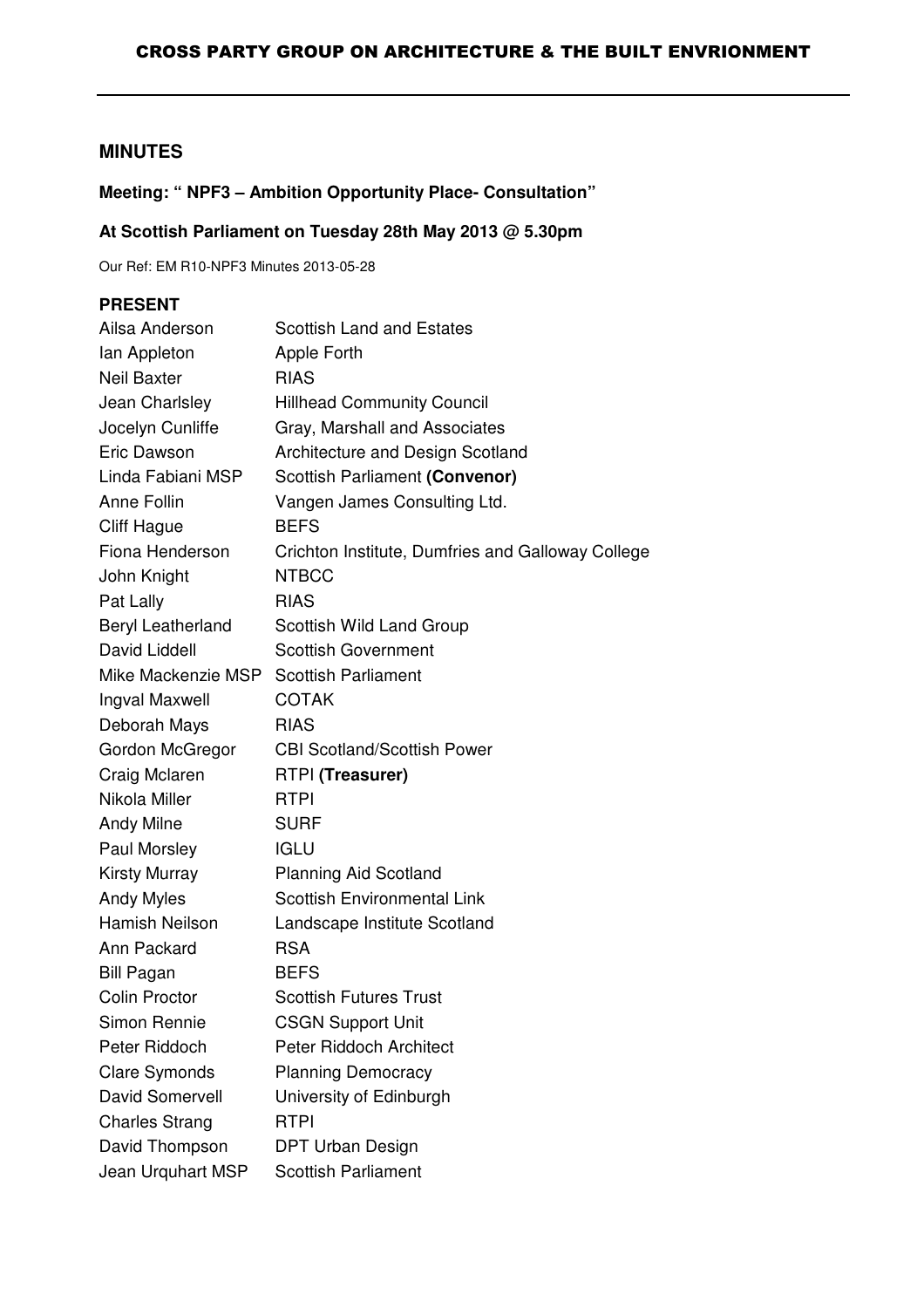| <b>Marion Williams</b> | Cockburn Association         |
|------------------------|------------------------------|
| Clare Winsch           | Landscape Institute Scotland |
| David Wood             | <b>Planning Aid Scotland</b> |

# **APOLOGIES**

| Anthony Aitken          | <b>Colliers International</b>                     |
|-------------------------|---------------------------------------------------|
| Jane Atterton           | SRUC                                              |
| John Bury               | City of Edinburgh Council                         |
| Jenny Clark             | <b>Scottish Tourist Guides Association</b>        |
| <b>Tony Fitzpatrick</b> | Crichton Institute, Dumfries and Galloway College |
| <b>Neil Forrester</b>   | <b>Smith Scott Mullan Associates</b>              |
| <b>Thomas Glen</b>      | <b>COSLA</b>                                      |
| Sue Hudson              | Sue Hudson Planning Ltd.                          |
| Jonathan Hughes         | <b>Scottish Wildlife Trust</b>                    |
| Helena Huws             | <b>Scottish Canals</b>                            |
| Keith Irving            | <b>Living Streets Scotland</b>                    |
| <b>Christine Kelly</b>  | <b>Central Scotland Forest Trust</b>              |
| John Lord               | <b>Yellow Book</b>                                |
| James Millar            | <b>Ironside Farrar</b>                            |
| Alexa Morrison          | <b>RSPB Scotland</b>                              |
| Eugene Mullan           | <b>RIAS</b>                                       |
| Miles Oglethorpe        | <b>Scottish Government</b>                        |
| Gwen Raez               | <b>Visit Scotland</b>                             |
| <b>Bob Salter</b>       | <b>Geddes Consulting</b>                          |
| Ninian Stewart          | Centre for Stewardship                            |
| <b>Keith Winter</b>     | <b>Fife Council</b>                               |
| John Wright             | Strutt & Parker LLP                               |

# **1.0 WELCOME**

Linda Fabiani MSP welcomed all present to the meeting.

# **2.0 INTRODUCTION TO THE MEETING THEME -**

David Liddell, Scottish Government – Directorate for Local Government and Communities **Introduction**

David is a member of the Scottish Government's NPF3 Team. He is a Senior Planner with territorial responsibilities for the North of Scotland and policy responsibilities for rural development and marine planning.

# **Presentation:**

David spoke about how NPF3 is a long-term spatial strategy as an introduction to the topic and welcomed views on the current draft. There are four main sections within NPF3 which are colour co-ordinated for clarity.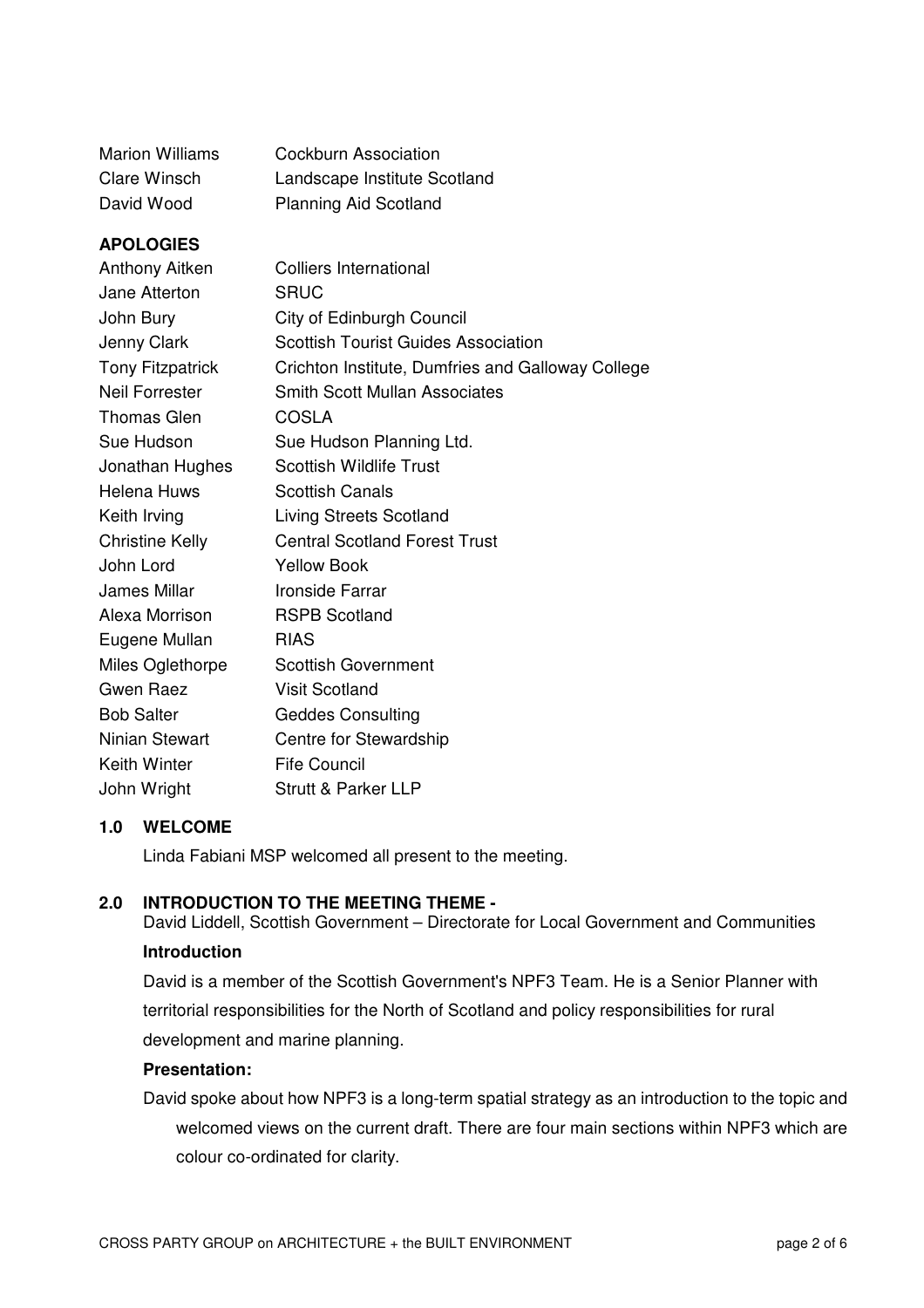- Grey: **low carbon infrastructure** with regards to renewable energy offshore energy, etc.
- Green: considering **the environment** with concern for resources. Sustainability, recreation, protection, as well as tourism and leisure come into this section.
- Orange: **the economy**, mainly focused on cities and does look at towns also as hubs of activity. Six areas in particular across the North-East and Central belt identified for activity.
- Yellow: **transport infrastructure**, considering the spatial implications and reflecting the well established existing transport. Includes projects such as HighSpeed2.

There were over 250 bids for NPF3. This has been narrowed down to 14 national developments. All submissions and analysis of these is published online. This is part of the new approach to being open and engaging by providing as much information as possible for feedback, review and discussion before the final publication in June 2014.

# **3.0 COMMENTS ON NPF3 – INITIAL BUSINESS VIEWS -**

Gordon McGregor - Scottish Power

## **Introduction**

Gordon is Energy and Environment Director at ScottishPower. He also serves on the Council of CBI Scotland, is a main member of the 2020 Climate Group and on the board of the Scottish European Green Energy Centre. At ScottishPower, he is responsible at a corporate level for environmental management, regulation and R&D. He has wide experience in climate change issues at UK, US and international level.

### **Presentation**

The main focus points from this business perspective were energy, waste management, communication and transport.

Windfarms, renewables and wild land planning are all very important issues which present constant challenges and it is good to see their presence in NPF3. Marine renewable are at the very foremost which is considered very positive for the future of energy.

However it would beneficial to also involve gas and coal energies. These resources will still be being utilised for the foreseeable future in conjunction with modern energy technologies. There is also a requirement for greater energy storage. A greater provision or a storage scheme forms a very critical part of the energy system and it is felt this needs to be considered further.

Waste needs to be more prevalent. Perhaps the introduction of a strategic waste system with appropriate capacity and facilities to handle our waste. Recycling is key.

NPF3 supports active travel which is very welcomed; there are greater connections between town and city- although there is the feeling that this is not fully resolved yet. The cities have a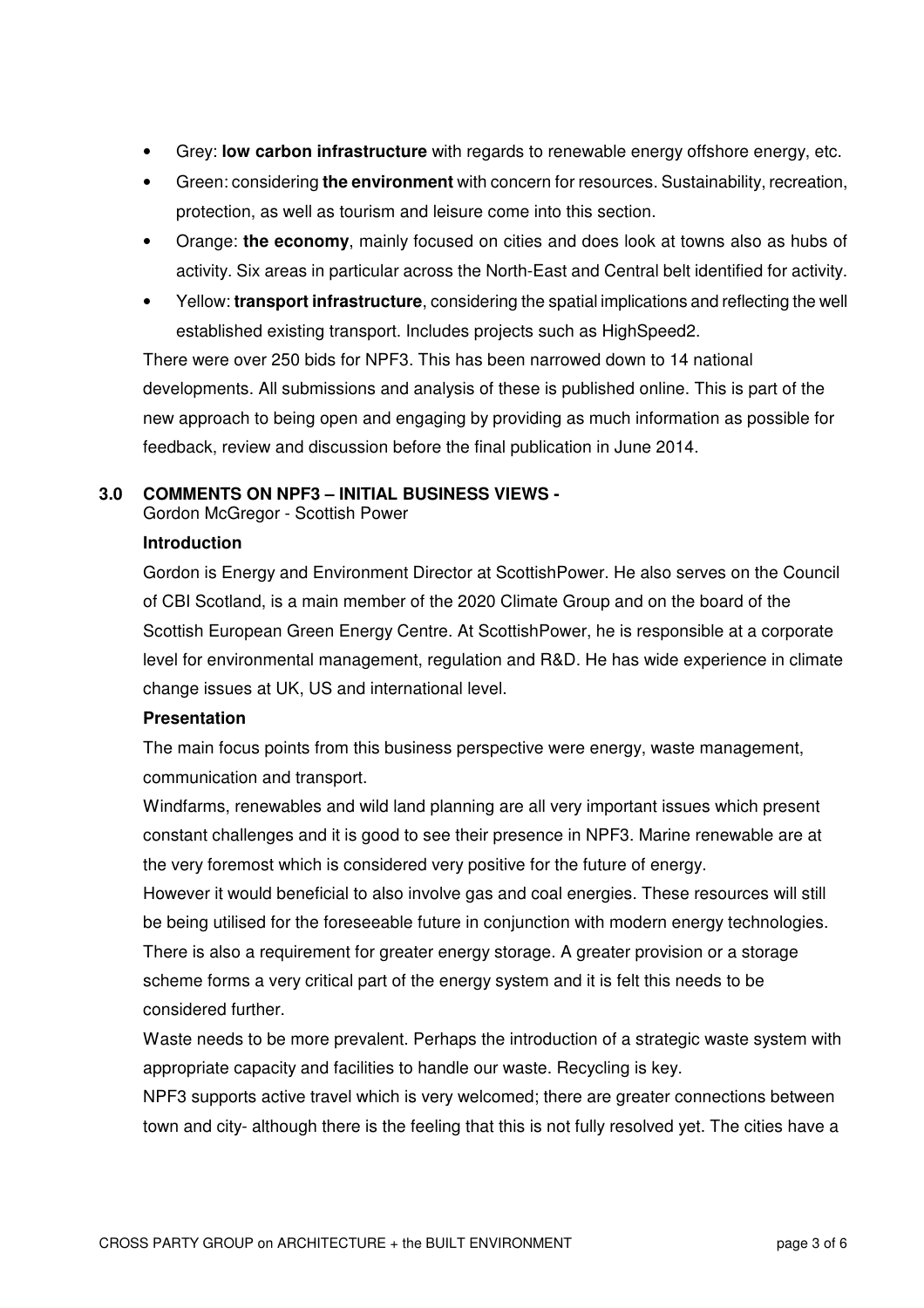strong role within the NPF but are the integration of the cities good enough for the vision as a whole.

Very much in support of High Speed 2 and there is a desire to keep this project in this NPF and not moved into a draft four years from now.

# **4.0 A SUSTAINABILITY PERSPECTIVE ON NPF3 –**

Andy Myles – Scottish Environment LINK

# **Introduction**

Andy is currently the Parliamentary Officer with LINK, and has worked in the past as an NHS manager, for the Scottish Liberal Democrats, for RSPB Scotland and as a Special Adviser in the Scottish Government. He is an elected member of the SCVO Policy Committee.

# **Presentation**

There has been a serious progress in the past decade and it is very positive that all the documents (NPF3, SPP, NMP, etc) are separated whilst being integrated. Felt that there could be better links across these. As world leaders in the fight against climate change we should be very aware of how important these documents are.

Very concerned at the concept of 'sustainable economic growth' in particular.

The inclusion of sustainable development is very much supported, however, where you have sustainable economic growth we can also get unsustainable economic growth and this is worrying.

Economic growth is not always sustainable and there is a feeling that this needs to be considered very sensitively within NPF3.

If we can get renewable in the right place then it is very strong in terms of energy. The document is certainly moving in the right direction.

Supports the central Scotland green network and active walking and cycle paths. There are some very good national developments and hopes NPF3 will remain this way with no surprises in the final publication.

In regards to spatial planning it is felt this should reflect land, air and sea. A greater connection amongst these networks would be very beneficial.

# **5.0 A COMMUNITY PLANNING PERSPECTIVE ON NPF3 –**

Andy Milne – SURF Scotland's Independent Regeneration Network SURF is Scotland's independent network of regeneration practitioners, policy makers and academics.

# **Introduction**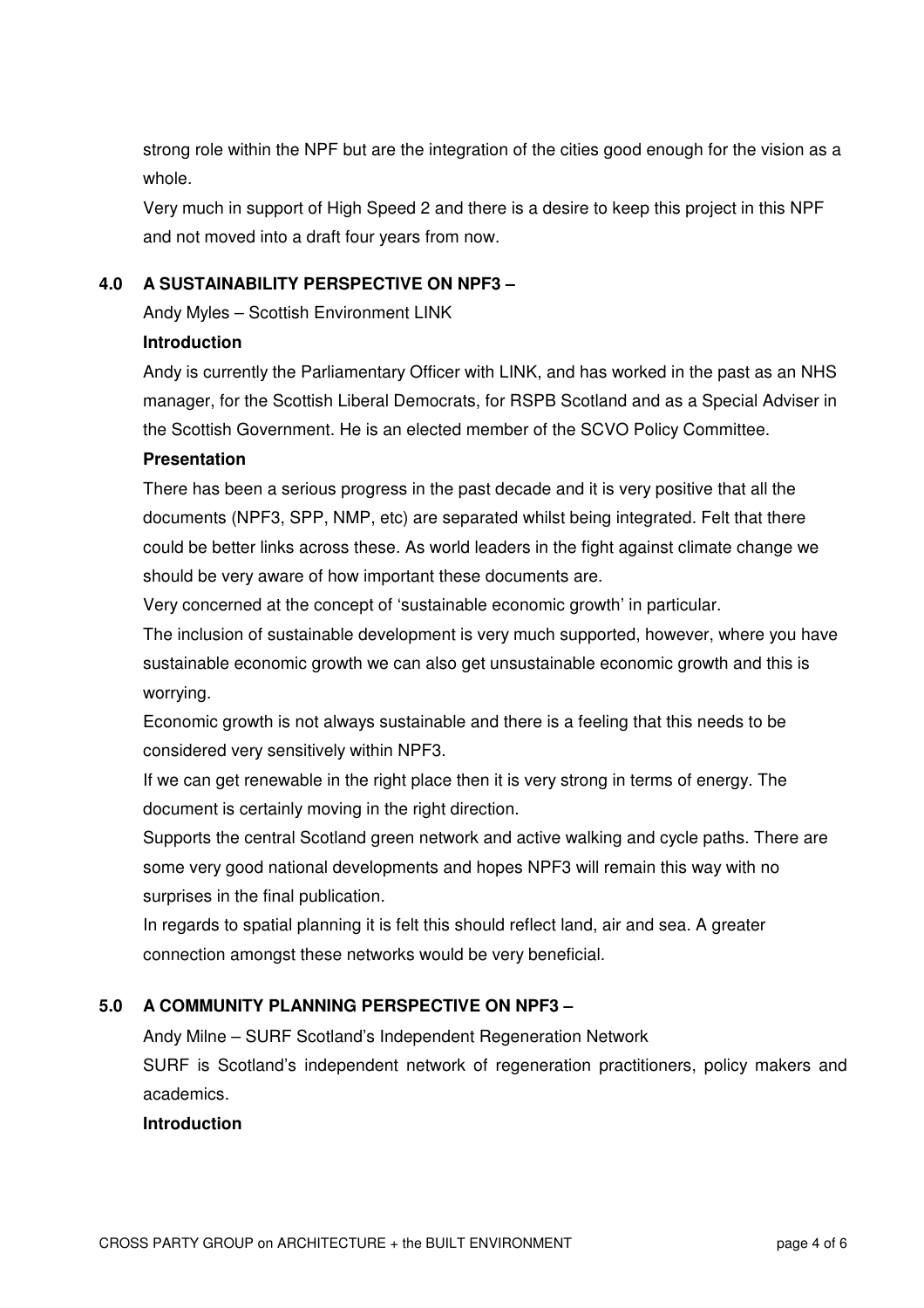Andy became Chief Executive of SURF in 2003. Prior to that, he spent 10 years as co-ordinator of the Wester Hailes Representative Council which was frequently cited as a model of community led innovation and service delivery. He originally trained as an architect and is a director of the Community Development Alliance Scotland.

# **Presentation**

The relationships within planning are key. We are all in this together and planning is the key out the current economic downturn and more.

Planning needs to address resources and allocation. We should look to improve wellbeing in what we are trying to achieve.

There is a realisation that policy tends to follow reality three years down the line. If we think ahead we can potentially solve issues as they arise instead of after they have already occurred. NPF3 makes good references to linking 'community planning' to 'community' and 'planning'. Very positive to see this being recognised.

The draft doesn't express enough around the city connections. These need to be emphasised more as do the regions surrounding the cities. It is also felt from this table that economy is too strongly stressed and needs to be looked at further.

We should embark in creativity and promote our culture, history and diversity in all that we propose for our future.

# **6.0 DISCUSSION ON THE TOPIC**

There was significant discussion on the subject involving a number of people from various professional backgrounds. The following are the key points which arose amongst attendees:

# **KEY POINTS**

- The emphasis on energy within NPF3 raises concern. There is currently a halt within the industry and, furthermore, if all proposals are to go ahead the volume of jobs created may be twice the size of the area surrounding the developments. Where will they all live?
- A recent report on Scottish Island Renewable Projects published this month looks into this in greater detail. The increase in jobs also relates to an increasing population combined with an aging workforce for these types of skills, please see link for report.
- There was reference to a publication in May 2013 on Scottish Islands Renewable Project Baringa.
- Communities look to their local authorities for guidance and/or permission. We must look to change this. Embrace the concept of decentralised energy- more community energy schemes. Smaller towns on the agenda to incorporate fully the idea of community and placemaking.
- What are the social benefits of national developments and investments? Is it a fair